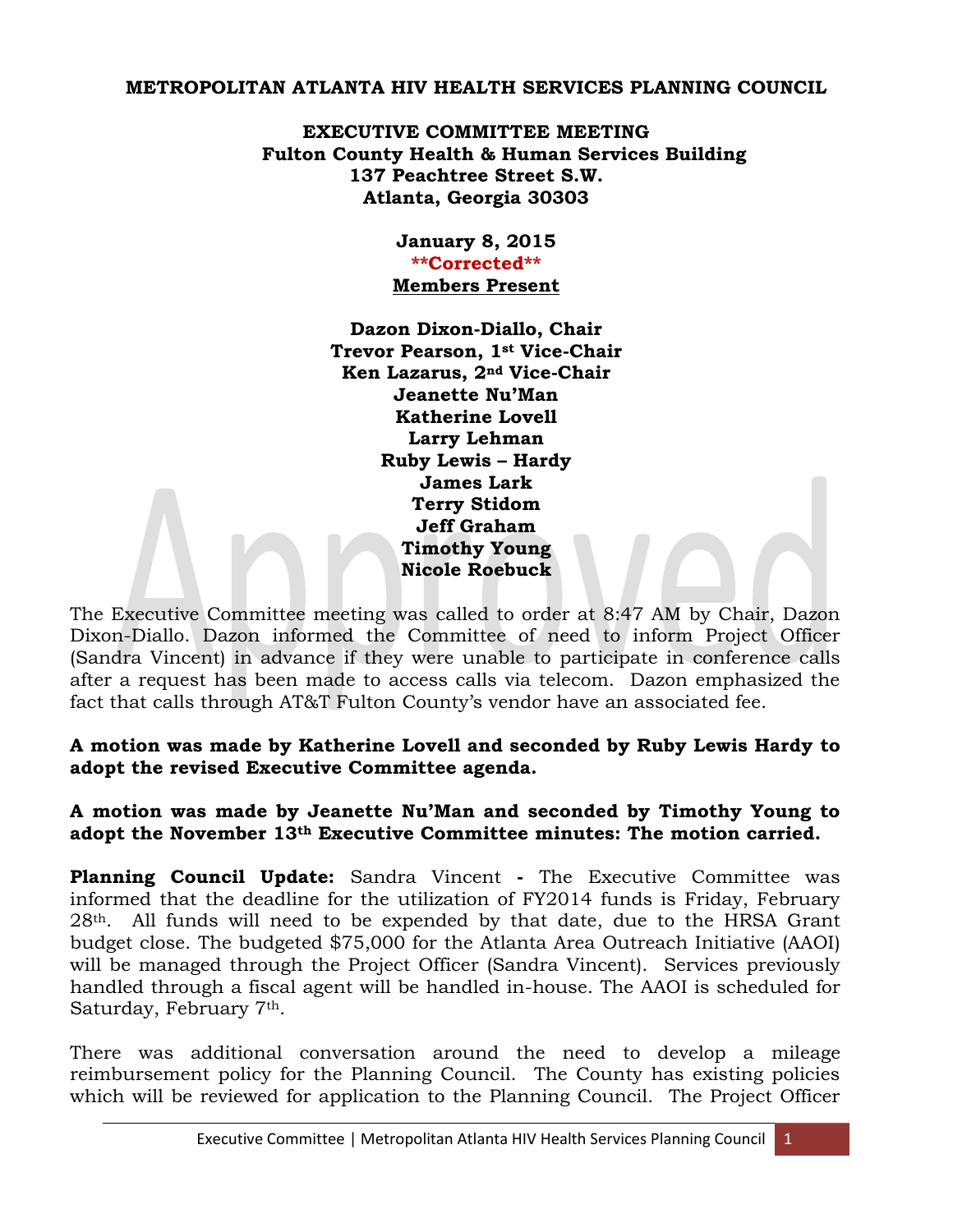(Sandra Vincent) was charged to develop a draft policy for Planning Council review, and adoption.

**Grantee Update:** Jeff Cheek **-** The Grantee's Office submitted all required reports to HRSA before the deadline. The Grantee is working with agencies to find out how much money they will be returning in order to request carryover dollars. The request is due by July. Most agencies have expended the required 95% of their formula dollars.

The 2015 Request for Proposal (RFP) was released on Wednesday, November 5<sup>th</sup>. The deadline to submit all applications is Friday, December 19<sup>th</sup> at 11:00 a.m. Phase I of The Outside Review Committee (ORC) will be held on Wednesday & Thursday, January 28th -29th, 2015. Phase II of the Outside Review Committee will be held on Wednesday & Thursday, February 4th - 5th, 2015. ORC orientation was held on Wednesday, January 7th.

The Committee expressed concern regarding the Health Insurance Program (HIP). The Executive Committee convened a taskforce to help resolve the issues associated with HIP; Trevor Pearson Chair the Taskforce. Trevor Pearson will chair the taskforce.

### **A motion was made by Dazon Dixon-Diallo and seconded by Terry Stidom to extend the meeting an additional 15 minutes. The motion carried**

**Budget Revisions - Action Item(s) -** Michelle Fleetwood – Multiple agencies requested to move funds across priority categories. The budget revision request totaled \$91,704.06. Net changes per priority (\$56,457.74); Outpatient/Ambulatory Health Services (Primary Care) Increase of \$2,000.00; Support Services: Emergency Financial Assistance (EFA-1 (Medications) increase \$60,679.34; Oral Health decrease (\$1,500.00) Oral Health Increase \$17,131.99; Mental Health decrease (\$10,500.00); Substance Abuse (Outpatient) decrease \$7,500.00) Increase in Substance Abuse \$2,000.00; Medical Nutrition Therapy increase \$6,928.21;Support Services – Medical Transportation decrease (\$299.73); Support Services – Medical Transportation increase \$2,964.52; Support Services – Food decrease (\$15,446.59). The requests are due to the contract period being 10 months. Many of the agencies have provided projections and notified the Grantee's Office of funds that would not be expended and requested to move finds to other categories so the funds could be expended.

### **A motion was made by Katherine Lovell and seconded by Jeff Graham to accept the budget revision as presented. The motion carried.**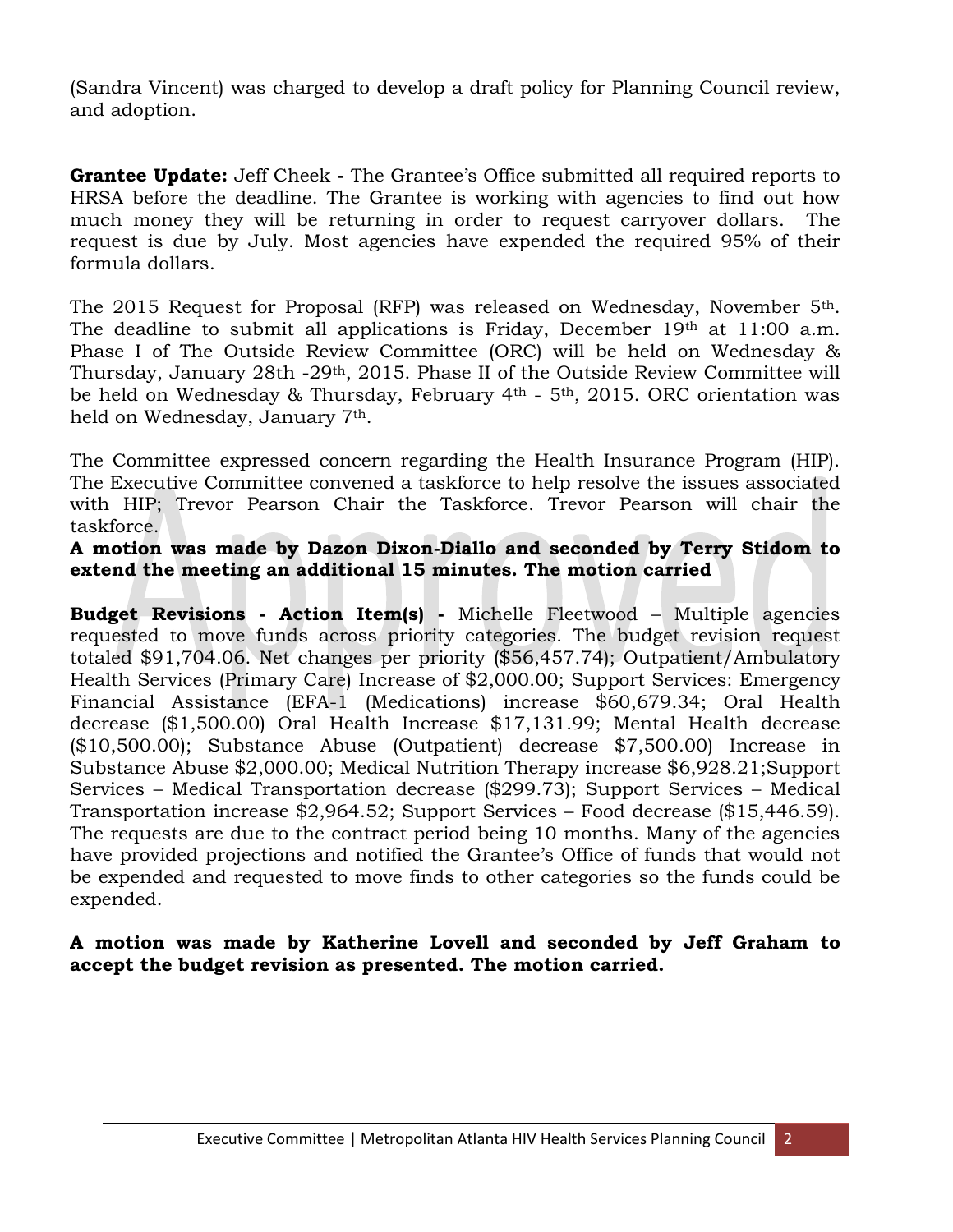The Grantee is seeking approval from the Executive Committee to move any remaining unexpended funds between Priority Categories through the end of FY2014.

# **A motion was made by Nicole Roebuck and seconded by Katherine Lovell to provide the Grantee's Office the authority to move funds between Priority Categories through the end of FY2014. The motion carried.**

**Memorandum of Understanding Discussion:** Jeff Cheek - The Grantee's Office has drafted a Memorandum of Understanding (MOU) to address HRSAs requirement to have a formal agreement between the Planning Council and Grantee. The Grantee is seeking feedback. All comments should be emailed to Sandra Vincent by Saturday, February 28<sup>th</sup> in order to present to the March meetings.

# **Committee Updates:**

**Assessment Committee:** Jeanette Nu'Man **-** The Assessment Committee and SEATEC are finalizing the 2015 Consumer Survey. The Committee has completed its 2014 work plan. The Committee will continue to work on health disparities within the seven (7) zip codes with disparate health outcomes.

**Comprehensive Planning Committee:** Katherine Lovell – The Comprehensive Plan Committee's next meeting will be held on Wednesday, January 14th at Grady IDP from 9:30a.m. – 11:30 a.m. in room 354. The Comprehensive Planning Committee will compile a final work plan from individual committee work plans.

**Council Procedures Committee:** Larry Lehman - The Council Procedures Committee will meet on Wednesday, January  $14<sup>th</sup>$  from 2:00 p.m.  $-$  3:30 p.m. at the Grantee's Office. The Committee will be working on the Planning Council Grievance Process.

**Evaluation Committee:** Ruby Lewis Hardy – The Evaluation Committee looking into finalizing meeting dates, times and location to meet for the 2014 – 2015 Planning Council year.

**Housing Committee:** James Lark **–** The Housing Committee met in October. The Committee appointed its co-chair. The Committee is working with City of Atlanta to have a housing fair. John Warchol from Atlanta Legal Aid was present at the meeting and addressed several concerns relating to housing. The Housing Committee will meet on Thursday, January 29th at the Grantee's Office from 12:00 p.m. – 2:00 p.m.